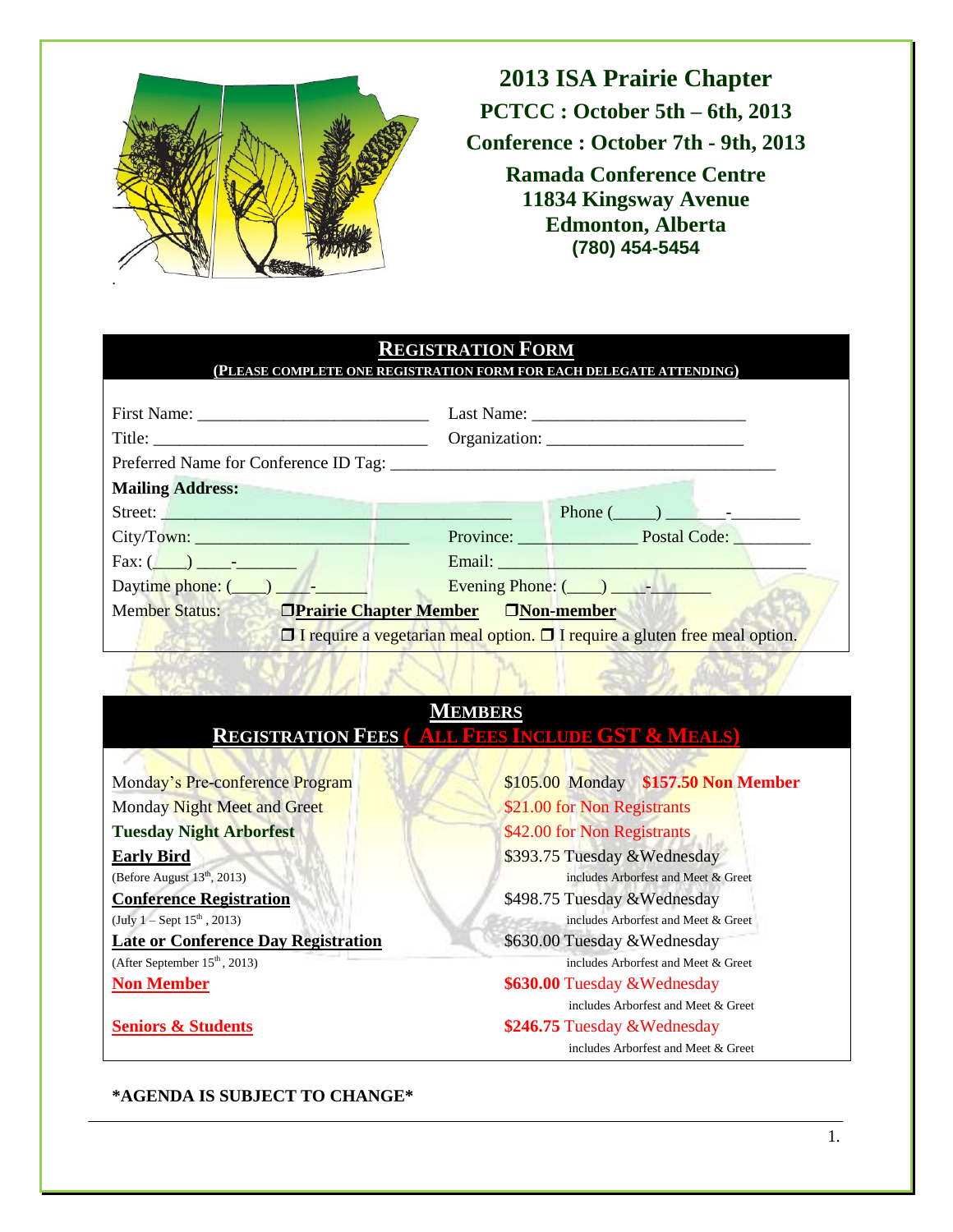

**2013 ISA Prairie Chapter PCTCC : October 5th – 6th, 2013 Conference : October 7th - 9th, 2013 Ramada Conference Centre 11834 Kingsway Avenue Edmonton, Alberta (780) 454-5454**

|                                 | <b>REGISTRATION FEES</b>                                                |                     |              |              |
|---------------------------------|-------------------------------------------------------------------------|---------------------|--------------|--------------|
|                                 | Pre Conference Fees - full day Monday October 7 <sup>th</sup>           |                     |              | <b>Total</b> |
|                                 | Young Tree Structure and Pruning with Dr. Ed Gilman                     | $\Box$              | \$105.00     |              |
|                                 | <b>Non Member Fee For Full Day Workshop</b>                             | ⊓                   | \$157.50     |              |
|                                 | <b>Meet and Greet Fee For Non Registrants</b>                           | ⊓                   | \$21.00      |              |
|                                 | Conference Fees for October $8^{th}$ & $9^{th}$ (check one)             |                     |              |              |
|                                 | Early Bird (Before August 13 <sup>th</sup> )                            | ⊓                   | \$393.75     |              |
|                                 | Regular Fee (Before September 15 <sup>th</sup> )                        | ⊓                   | \$498.75     |              |
|                                 | Late Registration Fee (after September 15 <sup>th</sup> )               | ⊓                   | \$630.00     |              |
|                                 | <b>Non Member Fee</b>                                                   | $\Box$              | \$630.00     |              |
|                                 | <b>Student and Senior Fee</b>                                           |                     | \$246.75     |              |
|                                 | <b>Extra Arborfest Ticket</b>                                           |                     | \$42.00      |              |
| <b>Payment</b><br><b>Method</b> | <b>All pricing includes GST</b>                                         |                     |              |              |
| $\Box$ Visa                     |                                                                         |                     | <b>Total</b> |              |
| $\square$ MC<br><b>O</b> Cheque |                                                                         |                     |              |              |
| $\Box$ Cash                     |                                                                         |                     |              |              |
|                                 | Card Number:                                                            | Expiry              |              |              |
|                                 | <b>Card Holders Name:</b>                                               |                     |              |              |
|                                 | Authorizing Signature: _                                                |                     |              |              |
|                                 |                                                                         |                     |              |              |
|                                 | <b>TO A D</b><br>$\mathbf{M}$ $\mathbf{I}$ $\mathbf{M}$<br>1.1.4.<br>n. | $\cdot$ .<br>$\sim$ |              |              |

**Make Cheques Payable to: ISA Prairie Chapter Mail to**:

ISA Prairie Chapter

Box73, Site 19, RR 2, Strathmore, AB, T1P 1K5

**Phone:**1-866-550-7464 **Email:**office@isaprairie.com **Fax:**1-866-651-8423 **Website:**www.isaprairie.com

### **\*AGENDA IS SUBJECT TO CHANGE\***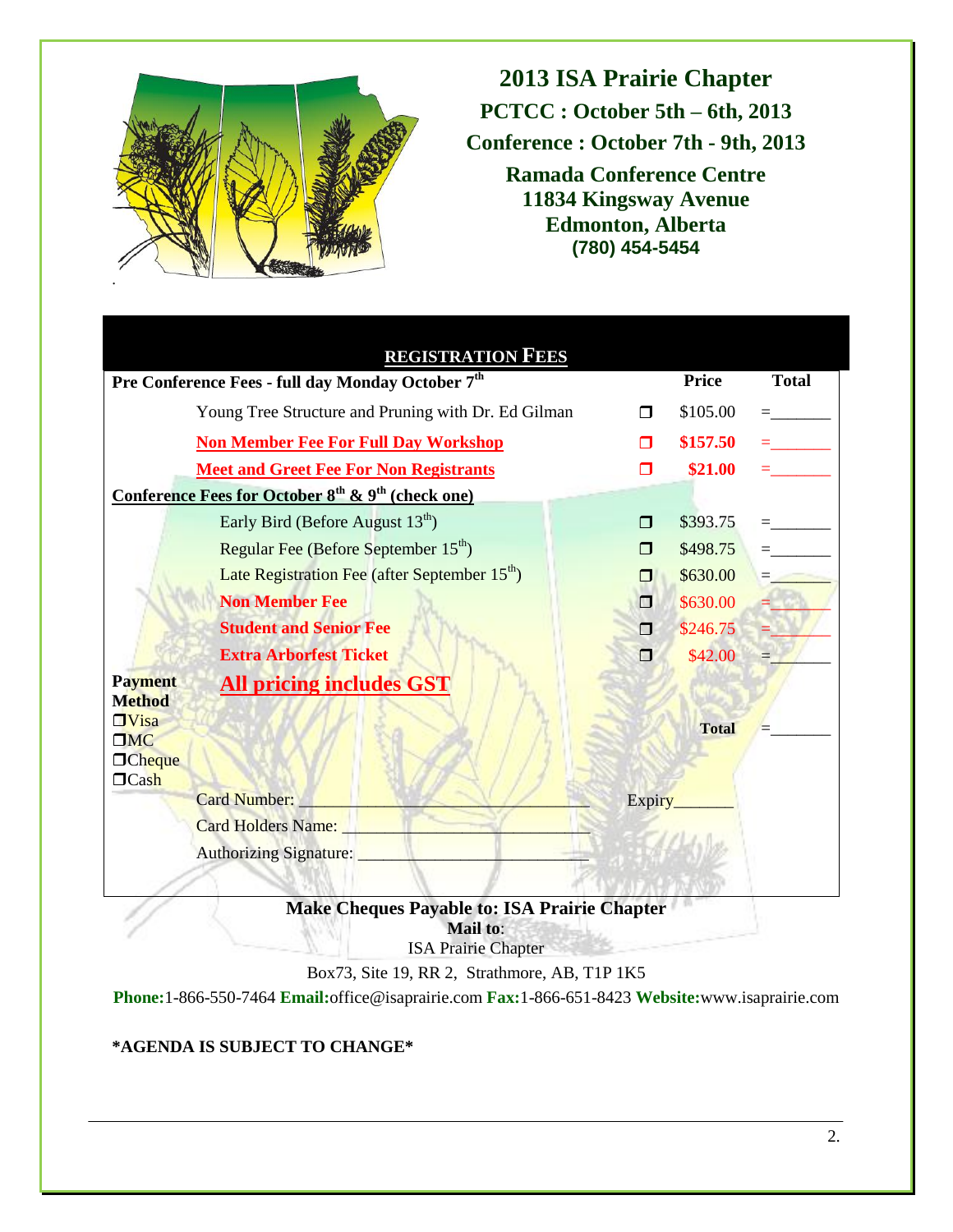Certified Arborist CEUs, Pesticide CECs, 1 CEU per hour of seating time.

#### **PRE-CONFERENCE AGENDA**

| <b>MONDAY OCTOBER 7TH</b>          |                                                                               |  |  |
|------------------------------------|-------------------------------------------------------------------------------|--|--|
| <b>Time</b>                        | <b>Full Day Pre Conference with Ed Gilman</b>                                 |  |  |
| $7:00am - 4:00pm$                  | Registration/Information booth open                                           |  |  |
| $7:00am - 8:15am$                  | <b>Breakfast</b>                                                              |  |  |
| $8:15$ am - $8:30$ am              | Welcome by Bonnie Fermanuik – Conference Chair                                |  |  |
| $8:30$ am $-10:00$ am              | Young Tree Structure & Pruning: Basic Tree Structure                          |  |  |
| $10:00am - 10:15am$                | <b>Coffee Break</b>                                                           |  |  |
| $10:15$ am $-11:45$ am             | Young Tree Structure & Pruning: Basics on Pruning                             |  |  |
| $11:45am - 12:45pm$                | Lunch                                                                         |  |  |
| $1:00pm - 3:30pm$                  | Young Tree Structure & Pruning: Outdoor Practical Session                     |  |  |
| $3:30$ pm $-3:50$ pm               | <b>Coffee Break</b>                                                           |  |  |
| $3:50$ pm $-4:30$ pm               | Young Tree Structure & Pruning: Roots of Young Trees                          |  |  |
| $5:00 \text{pm} - 9:00 \text{pm}$  | ISA Certification Exam in Picture Plant Room (upper room from tradeshow area) |  |  |
| $6:00 \text{pm} - 10:00 \text{pm}$ | Meet & Greet Pub Night                                                        |  |  |

\*\*ISA Prairie Chapter retains the right to cancel pre-conference sessions should minimum registration numbers not be attained.

## **\*AGENDA IS SUBJECT TO CHANGE\***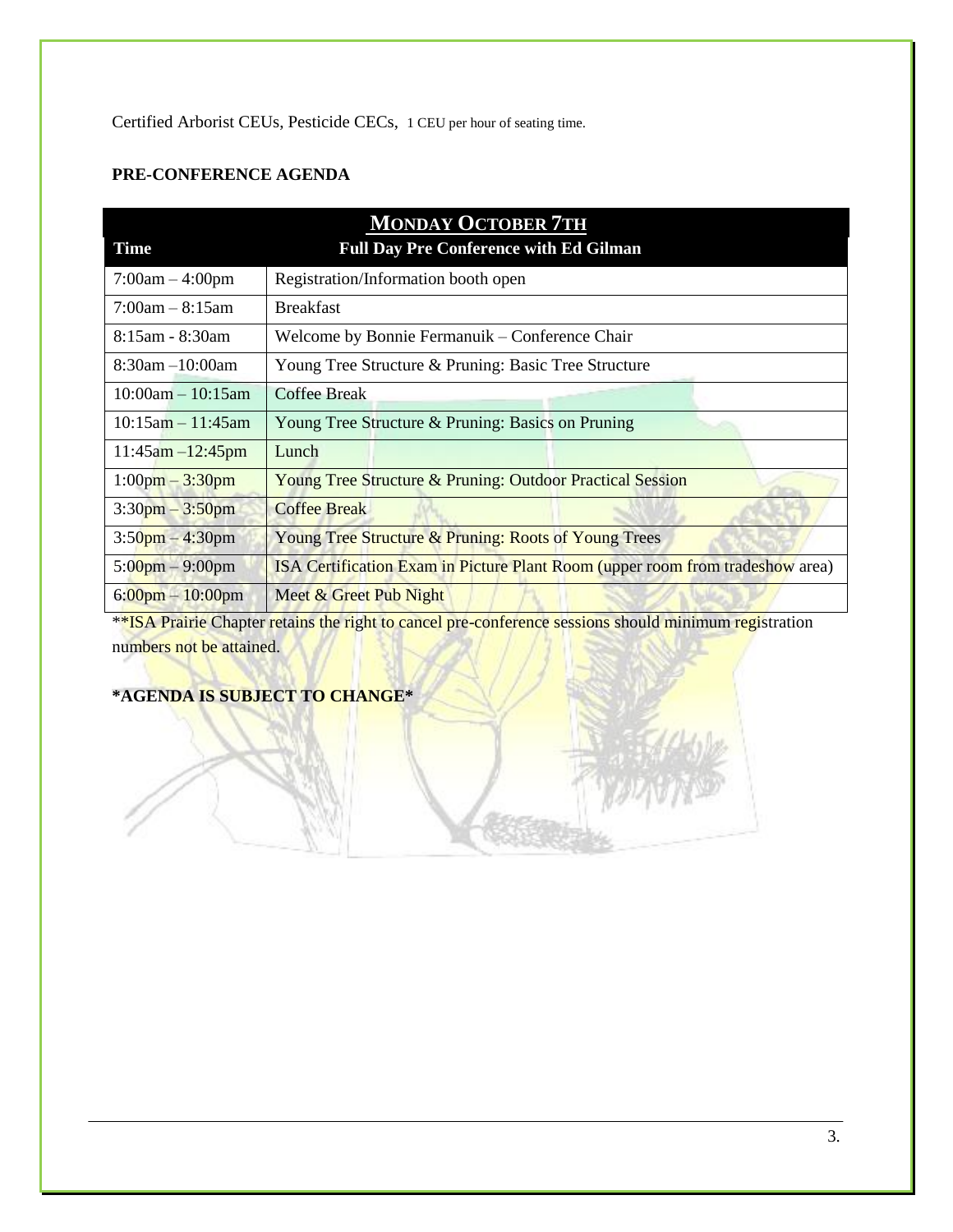| Time                               | Details                                                                                                                          |                        |                                     |  |
|------------------------------------|----------------------------------------------------------------------------------------------------------------------------------|------------------------|-------------------------------------|--|
| $7:00am - 4:00 pm$                 | Registration/Information booth open                                                                                              |                        |                                     |  |
| $7:00am - 8:00am$                  | Breakfast & Welcome by Bonnie Fermanuik - Conference Chair                                                                       |                        |                                     |  |
| $8:00am - 9:30am$                  | "Tree Risk Assessment As A Valuable Tool To Urban Forestry" with Peter                                                           |                        |                                     |  |
|                                    | Shields, Senior Consulting Arborist of Davey Resource Group                                                                      |                        |                                     |  |
|                                    | Coffee Break and                                                                                                                 |                        |                                     |  |
| $9:30am - 10:00am$                 | Outdoor Demo: "Safe & Proper Use of Stump Grinders" with Rob Romeril of                                                          |                        |                                     |  |
|                                    | <b>Arborist Supply</b>                                                                                                           |                        |                                     |  |
|                                    | "Media – Control Your Message"                                                                                                   |                        | "Rigging" with Dwayne Neustaeter of |  |
| $10:00am - 11:30am$                |                                                                                                                                  |                        | Arboriculture Canada Training &     |  |
|                                    | with Shawna Randolph                                                                                                             | Education              |                                     |  |
| $11:30am - 1:15pm$                 | <b>Lunch and Awards</b>                                                                                                          |                        |                                     |  |
|                                    | "Sidewalk and Tree Conflict-Tree<br>"Safe and Proper Use Of Saws" with                                                           |                        |                                     |  |
| $1:15$ pm $-2:15$ pm               | Protection Zone" with Ed Gilman                                                                                                  | Dave Lutes of Treewise |                                     |  |
|                                    | "I-Tree Advances For Canada" with Barb<br>Rabicki, Canadian Manager of Davey<br><b>Resource Group</b><br>of ECHO Power Equipment |                        | "Chainsaw Maintenance" Geoff        |  |
| $2:15$ pm – 3:15pm                 |                                                                                                                                  |                        | Freda Echo, Territory Manager       |  |
|                                    |                                                                                                                                  |                        |                                     |  |
| $3:15$ pm – 3:45pm                 | <b>Coffee &amp; Trade Show</b>                                                                                                   |                        |                                     |  |
| $3:45$ pm $-4:45$ pm               | "Pruning Mature Trees- Repairing Storm Damage" with Ed Gilman                                                                    |                        |                                     |  |
| $5:00pm - 5:45pm$                  | <b>ISA Prairie Chapter AGM</b>                                                                                                   |                        |                                     |  |
| $6:00 \text{pm} - 10:00 \text{pm}$ | Arborfest and Silent Auction in the Trade Show area                                                                              |                        |                                     |  |

#### **CONFERENCE- DAY 1 - TUESDAY OCTOBER 8TH**

**\*AGENDA IS SUBJECT TO CHANGE\***

**STORY**